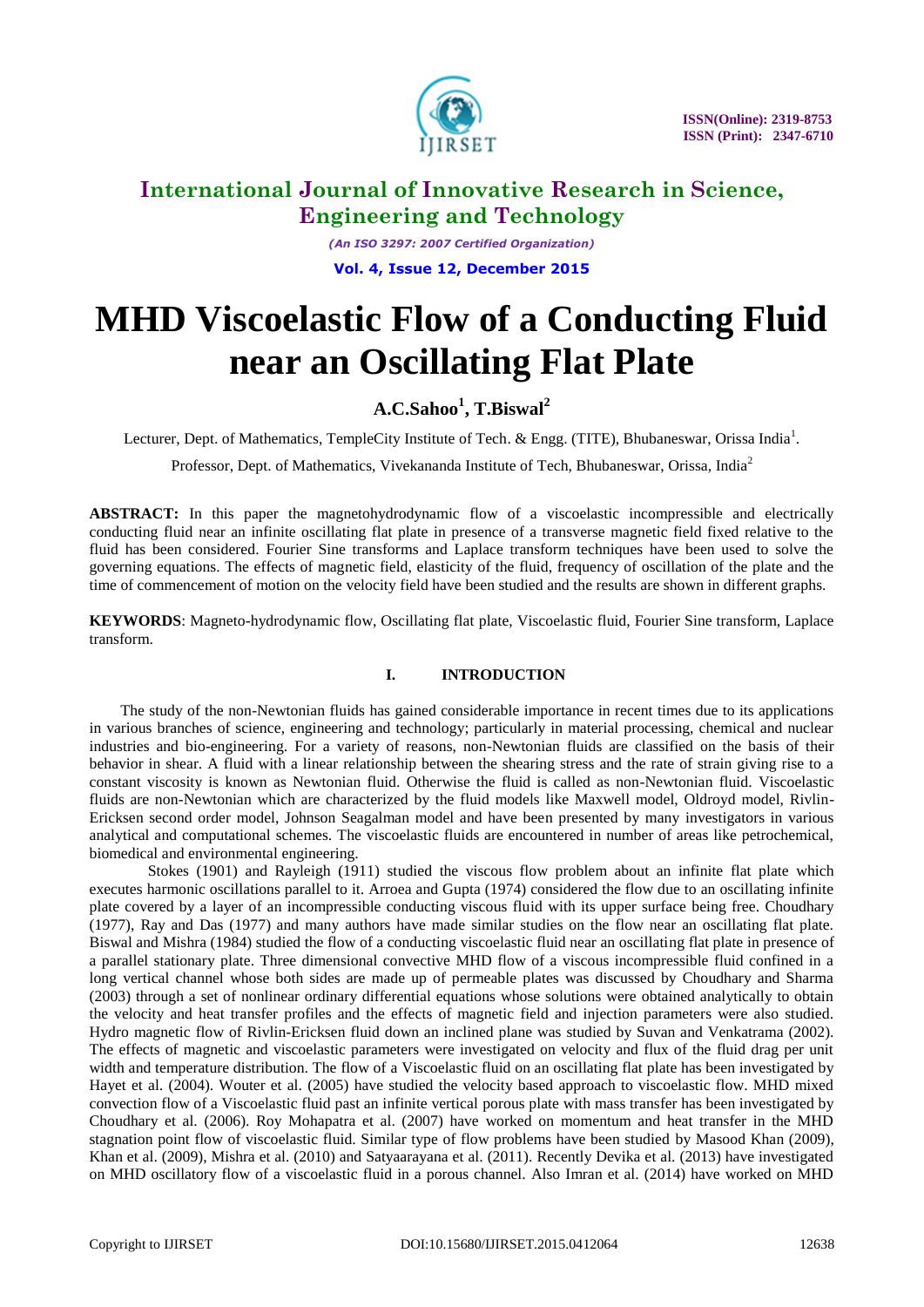

*(An ISO 3297: 2007 Certified Organization)*

#### **Vol. 4, Issue 12, December 2015**

oscillating flows of a rotating second grade fluid in porous medium. Riaz et al. (2015) have investigated the flows of generalized second grade fluid generated by an oscillating flat plate.

 The aim of this paper is to study the motion of a viscoelastic incompressible and electrically conducting fluid near an infinite oscillating flat plate in presence of a transverse magnetic field fixed relative to the fluid. Fourier Sine transforms and Laplace transform techniques have been used to solve the basic equations. The effects of magnetic field, elasticity of the fluid, frequency of oscillation of the plate and the time of commencement of motion on the velocity field have been studied.

#### **II. FORMULATION OF THE PROBLEM**

 The Cartesian coordinates x, y, and z are chosen such that x-axis is taken along the plate and y-axis is normal to it. The plate  $y=0$  is suddenly starts performing harmonic oscillation from rest about the axis  $x=0$  in presence of an externally applied transverse magnetic field of uniform strength  $H_0$  fixed relative to the fluid. As the plate is infinite in length, the physical quantities depend only on "y" and "t", the time. So the velocity field consistent with continuity criterion is

$$
u = u(y, t), v = 0, w = 0
$$
\n(1)

The pressure in the fluid is assumed to be constant.

Following Roy and Das (1977), the momentum equation for the flow is simplified to

$$
\frac{\partial u}{\partial t} + \lambda_1 \frac{\partial^2 u}{\partial t^2} = v \frac{\partial^2 u}{\partial y^2} + v \lambda_2 \frac{\partial^3 u}{\partial t \partial y^2} - \frac{\sigma \mu_e^2 H_o^2}{\rho} u \tag{2}
$$

Here  $\rho$  is the density,  $\nu$  is the kinematic viscosity,  $\sigma$  is the electrical conductivity,  $\mu_e$  is the magnetic permeability,

 $\lambda_1$  is the stress relaxation time and  $\lambda_2$  is the strain retardation time. The term  $\frac{\sigma \mu_e^2 H_o^2}{2\mu}$  $\rho$  $\sigma \!\!\mu_e^2 H_o^2$ represents the ponder

motive force parallel to the plate. The boundary conditions are

$$
t \le 0: u(y,t) = 0 \forall y, \frac{\partial u}{\partial t} = 0
$$
  
\n
$$
t > 0: y = 0, u(y,t) = U_0 \cos nt
$$
  
\n
$$
y \to \infty, u(y,t) = 0
$$
  
\n
$$
y \to \infty, \frac{\partial u}{\partial y} = 0
$$
\n(3)

Here we use the transformations

$$
\tau = \frac{t}{T}, r = \frac{y}{\sqrt{VT}}, \alpha_1 = \frac{\lambda_1}{T}, \alpha_2 = \frac{\lambda_2}{T}
$$
\n(4)

From equation (4), we get

2, $\pi^2$ 3 2 3 2 2 2  $\frac{2u}{\lambda} = \frac{\partial^2 u}{\partial x^2} \frac{1}{\lambda} \frac{\partial^3 u}{\partial y^2} = \frac{\partial^3 u}{\partial y^2} \frac{1}{\lambda}$ 2  $\mathbf{T}^2$ 2 2  $\frac{1}{2}$ ,  $\frac{\partial^2 u}{\partial x^2} = \frac{\partial^2 u}{\partial x^2} \frac{1}{x^2}$ ,  $\frac{\partial u}{\partial x} = \frac{\partial u}{\partial x} \frac{1}{\sqrt{x^2}}$  $r^2$   $\nu T$ *u*  $t\partial y$ *u*  $r^2$   $\nu T$ *u y u r*  $\sqrt{\nu}I$ *u y u T u t u T u t u*  $vT^2 \partial t \partial y^2$   $\partial \tau \partial r^2 v$  $\tau T^{\prime} \partial t^2 \partial \tau^2 T^2^{\prime} \partial y \partial r \sqrt{\nu}$  $=\frac{\partial}{\partial x}$  $\partial t\partial$  $\partial$  $\partial$  $=\frac{\partial}{\partial x}$  $\partial$  $\partial$  $=\frac{\partial}{\partial x}$  $\partial$  $\partial$  $\partial$  $=\frac{\partial}{\partial x}$  $\partial$  $\partial$  $\partial$  $=\frac{\partial}{\partial x}$  $\partial$  $\partial$ 

Hence from equation (2), we get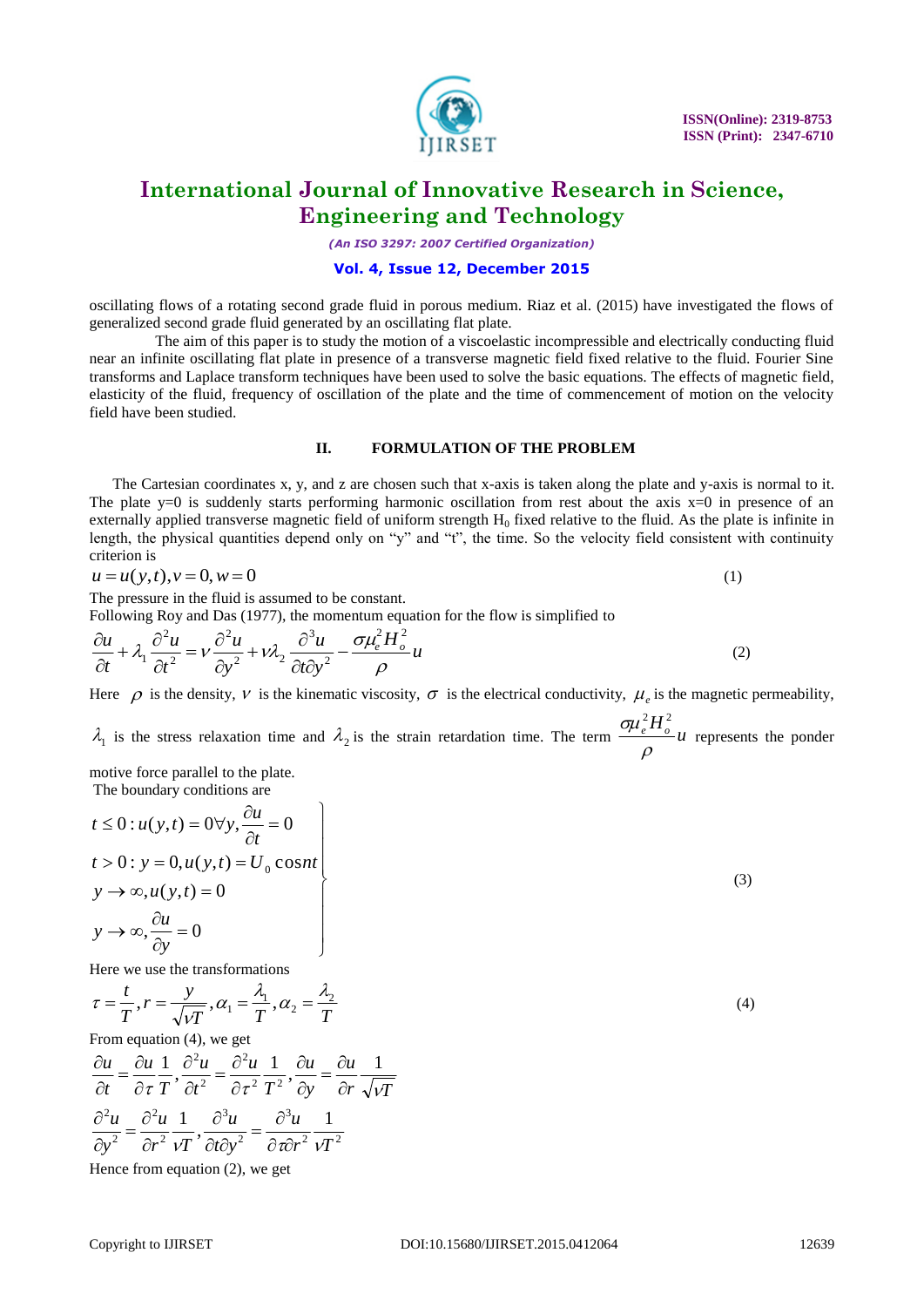

*(An ISO 3297: 2007 Certified Organization)*

**Vol. 4, Issue 12, December 2015**

$$
\frac{\partial u}{\partial \tau} \frac{1}{T} + \lambda_1 \frac{1}{T^2} \frac{\partial^2 u}{\partial \tau^2} = v \frac{\partial^2 u}{\partial r^2} \frac{1}{v} + v\lambda_2 \frac{\partial^2 u}{\partial r \partial r^2} \frac{1}{vT^2} - \frac{\sigma u_c^2 H_0^2}{\rho} u
$$
  
\nMultiplying T to both sides of this equation, we get  
\n
$$
\frac{\partial u}{\partial \tau} + \alpha_1 \frac{\partial^2 u}{\partial \tau^2} = \frac{\partial^2 u}{\partial r^2} + \alpha_2 \frac{\partial^2 u}{\partial \tau \partial r^2} - mu
$$
\nwhere  $m = \frac{\sigma u_c^2 H_0^2}{\rho}$   
\n $\tau > 0$ ;  $\mu(\tau, t) = 0$  or  $\tau$ ,  $\frac{\partial u}{\partial \tau} = 0$   
\n $\tau > 0$ ;  $r = 0$ ,  $u(r, \tau) = U_0$  cos  $w \tau$   
\n $r \rightarrow \infty$ ,  $\frac{\partial u}{\partial r} = 0$   
\n $\tau > 0$ ;  $r = 0$ ,  $u(r, \tau) = 0$   
\n $r \rightarrow \infty$ ,  $\frac{\partial u}{\partial r} = 0$   
\nWhere  $w = nT$   
\nH. **SOLUTION OF THE EQUATIONS**  
\nWe shall solve equation (5) by using Fourier integral Transforms.  
\nWe shall solve equation (5) by using Fourier integral Transforms.  
\nIf we define the Fourier Sine Transform  
\n $u^*(\varphi, \tau) = \sqrt{\frac{2}{\pi}} \int_0^2 u^*(\varphi, \tau) \sin(\varphi) d\varphi$   
\nThen it is known [Sn] and  $u(r, \tau) = \sqrt{\frac{2}{\pi}} \int_0^2 u^*(\tau, \tau) \sin(\varphi) d\varphi$   
\nMultiplying both sides of equation (5) by sin  $\varphi r$ , we get  
\n $\sqrt{\frac{2}{\pi}} \frac{\partial u}{\partial r} \sin(\varphi) + \sqrt{\frac{2}{\pi}} \alpha \frac{\partial^2 u}{\partial r^2} \sin(\varphi) = \sqrt{\frac{2}{\pi}} \frac{\partial^2 u}{\partial r^2} \sin(\varphi$ 

Where  $w = nT$ 

#### **III. SOLUTION OF THE EQUATIONS**

We shall solve equation (5) by using Fourier Integral Transforms. If we define the Fourier Sine Transform

$$
u^*(\varphi,\tau) = \sqrt{\frac{2}{\pi}} \int_0^\infty u(\varphi,\tau) \sin \varphi r dr \tag{7}
$$

Then it is known [Sneddon (1951)] that

$$
u(r,\tau) = \sqrt{\frac{2}{\pi}} \int_{0}^{\infty} u^*(r,\tau) \sin \varphi r d\varphi
$$
\n(8)

Multiplying both sides of equation  $(5)$  by  $\sin \varphi r$ , we get

*r*

2

 $\partial$ 

0

$$
\sqrt{\frac{2}{\pi}} \frac{\partial u}{\partial \tau} \sin \varphi r + \sqrt{\frac{2}{\pi}} \alpha_1 \frac{\partial^2 u}{\partial \tau^2} \sin \varphi r = \sqrt{\frac{2}{\pi}} \frac{\partial^2 u}{\partial r^2} \sin \varphi r + \sqrt{\frac{2}{\pi}} \alpha_2 \frac{\partial^3 u}{\partial \tau \partial r^2} \sin \varphi r - \sqrt{\frac{2}{\pi}} m u \sin \varphi r
$$
  
Then integrating this equation both sides with respect to r within the limits 0 to  $\infty$ , we get

$$
\int_{0}^{\infty} \sqrt{\frac{2}{\pi}} \frac{\partial u}{\partial \tau} \sin \varphi r dr + \int_{0}^{\infty} \sqrt{\frac{2}{\pi}} \alpha_{1} \frac{\partial^{2} u}{\partial \tau^{2}} \sin \varphi r dr = \int_{0}^{\infty} \sqrt{\frac{2}{\pi}} \frac{\partial^{2} u}{\partial r^{2}} \sin \varphi r dr
$$
  
+ 
$$
\int_{0}^{\infty} \sqrt{\frac{2}{\pi}} \alpha_{2} \frac{\partial^{3} u}{\partial \tau \partial r^{2}} \sin \varphi r dr - \int_{0}^{\infty} \sqrt{\frac{2}{\pi}} m u \sin \varphi r dr
$$
  
Simplifying this equation, we get  

$$
\frac{\partial u^{*}}{\partial \tau} + \alpha_{1} \frac{\partial^{2} u^{*}}{\partial \tau^{2}} + m u^{*} = \int_{0}^{\infty} \sqrt{\frac{2}{\pi}} \frac{\partial^{2} u}{\partial r^{2}} \sin \varphi r dr + \int_{0}^{\infty} \sqrt{\frac{2}{\pi}} \alpha_{2} \frac{\partial^{3} u}{\partial \tau \partial r^{2}} \sin \varphi r dr
$$
(9)

0

 $\partial$ 

 $\tau$ 

 $\partial$ 

*r*

 $\sqrt[2]{2-a^2}$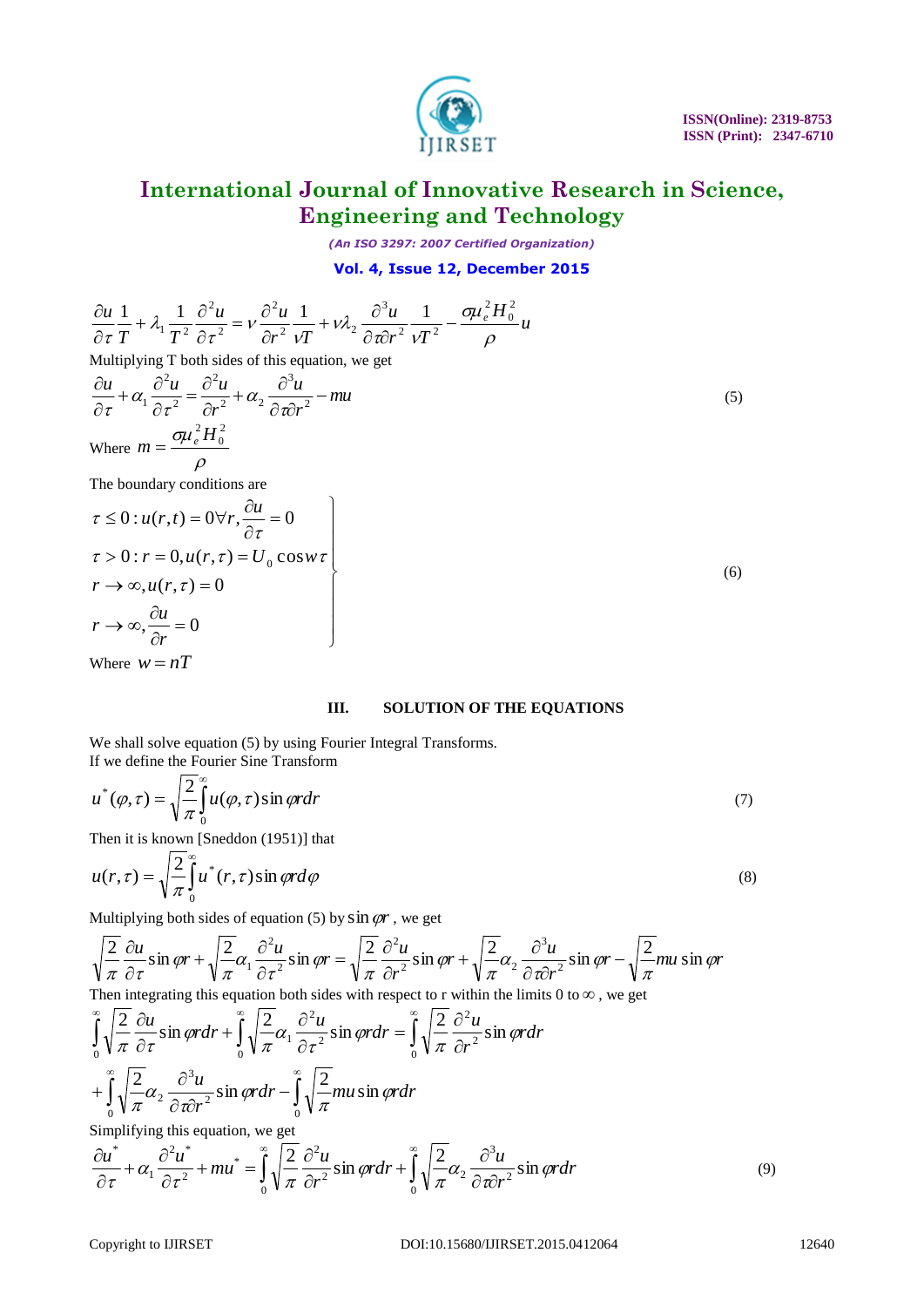

*(An ISO 3297: 2007 Certified Organization)*

### **Vol. 4, Issue 12, December 2015**

Now 
$$
\int_{0}^{\infty} \sqrt{\frac{2}{\pi}} \frac{\partial^{2} u}{\partial r^{2}} \sin \varphi r dr
$$
  
\n
$$
= \sqrt{\frac{2}{\pi}} \Biggl\{ \Biggl[ \sin \varphi r \cdot \frac{\partial u}{\partial r} \Biggr]_{0}^{\infty} - \int_{0}^{\infty} \frac{\partial u}{\partial r} \cos \varphi r \varphi dr \Biggr\}
$$
  
\n
$$
= -\sqrt{\frac{2}{\pi}} \varphi \int_{0}^{\infty} \frac{\partial u}{\partial r} \cos \varphi r dr
$$
  
\n
$$
= -\sqrt{\frac{2}{\pi}} \varphi \Biggl[ 0 - U_{0} \cos w \tau \Biggr] - \varphi^{2} u^{*}
$$
  
\n
$$
= \sqrt{\frac{2}{\pi}} \varphi U_{0} \cos w \tau - \varphi^{2} u^{*}
$$
 (10)

(Using the boundary condition as in equation (6))

Again 
$$
\int_{0}^{\infty} \sqrt{\frac{2}{\pi}} \alpha_{2} \frac{\partial^{3} u}{\partial \pi} \sin \varphi r d\tau
$$
  
\n
$$
= \sqrt{\frac{2}{\pi}} \alpha_{2} \left\{ \left[ \sin \varphi r \cdot \frac{\partial^{2} u}{\partial \pi} \right]_{0}^{\infty} - \int_{0}^{\infty} \frac{\partial^{2} u}{\partial \pi} \cos \varphi r \varphi dr \right\}
$$
  
\n
$$
= \sqrt{\frac{2}{\pi}} \alpha_{2} \varphi U_{0} w \sin w \tau - \alpha_{2} \varphi^{2} \frac{\partial u^{*}}{\partial \tau}
$$
  
\nNow from equation (9) (10) and (11) we get

Now from equation (9), (10) and (11), we get

$$
\frac{\partial u^*}{\partial \tau} + \alpha_1 \frac{\partial^2 u^*}{\partial \tau^2} + mu^* = \left( -\varphi^2 u^* + \sqrt{\frac{2}{\pi}} \alpha U_0 \cos w \tau \right)
$$
  
+  $\left( -\alpha_2 \varphi^2 \frac{\partial u^*}{\partial \tau} + \sqrt{\frac{2}{\pi}} \alpha_2 \varphi U_0 w \cos w \tau \right)$   
or  $\frac{\partial u^*}{\partial \tau} + \alpha_1 \frac{\partial^2 u^*}{\partial \tau^2} + mu^* + \varphi^2 u^* + \alpha_2 \varphi^2 \frac{\partial u^*}{\partial \tau} = \sqrt{\frac{2}{\pi}} \varphi U_0 \cos w \tau - \sqrt{\frac{2}{\pi}} \alpha_2 \varphi U_0 w \sin w \tau$   
or  $\alpha_1 \frac{\partial^2 u^*}{\partial \tau^2} + (1 + \alpha_2 \varphi^2) \frac{\partial u^*}{\partial \tau} + (\varphi^2 + m) u^* = \sqrt{\frac{2}{\pi}} U_0 \varphi (\cos w \tau - \alpha_2 w \sin w \tau)$  (12)

The boundary conditions (6) give

$$
u(\varphi,0) = 0, \frac{\partial u^*}{\partial \tau}(\varphi,0) = 0
$$
\n(13)

Now equation (12) can be written as

$$
\alpha_1 u^{*} + (1 + \alpha_2 \varphi^2) u^{*} + (\varphi^2 + m) u^{*} = \sqrt{\frac{2}{\pi}} U_0 \varphi (\cos w \tau - \alpha_2 w \sin w \tau)
$$

Taking Laplace Transform both sides of this equation, we get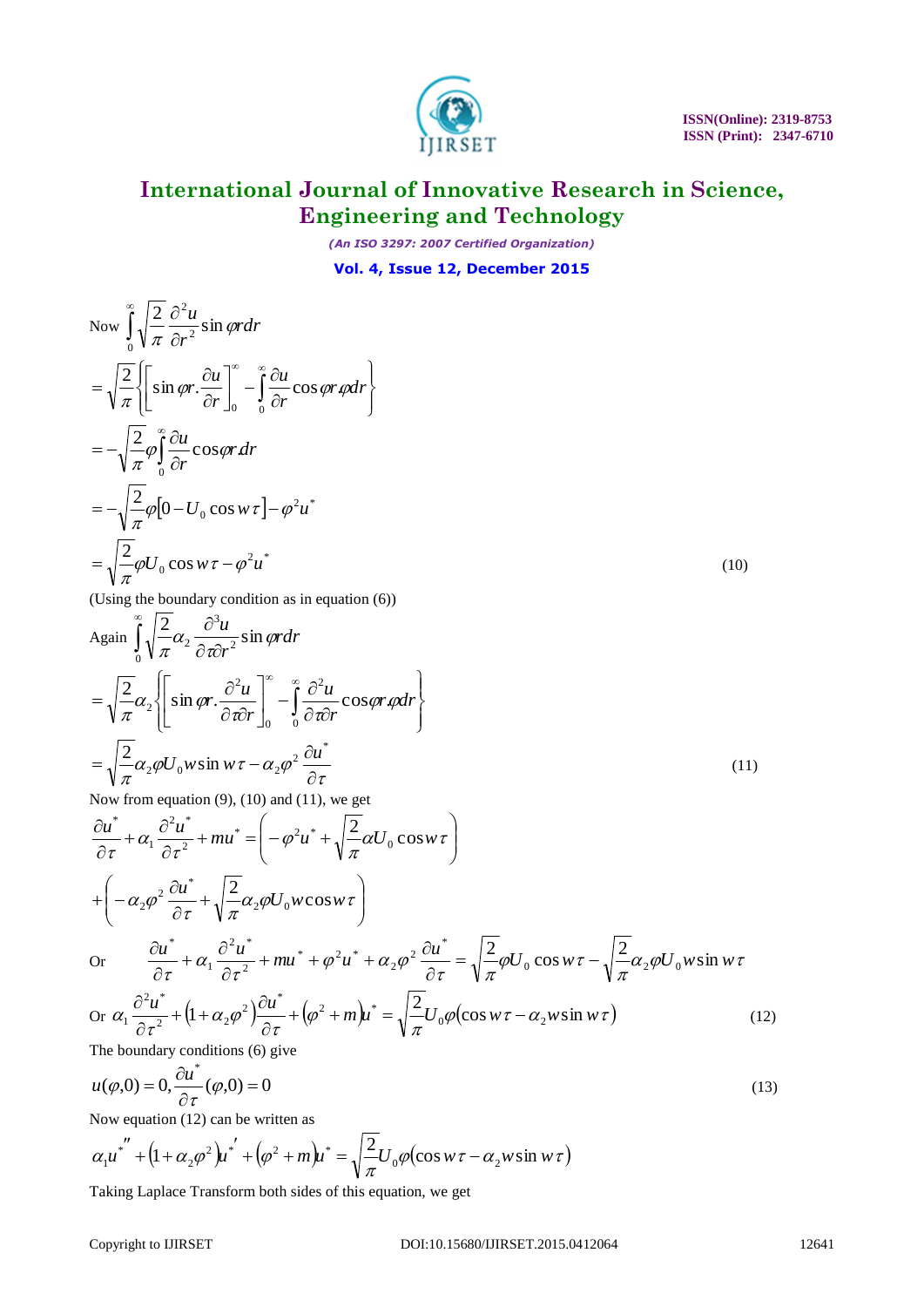

*(An ISO 3297: 2007 Certified Organization)*

**Vol. 4, Issue 12, December 2015**

$$
\alpha_1 \left( u^{*} \right) + \left( 1 + \alpha_2 \varphi^2 \right) L \left( u^{*} \right) + \left( \varphi^2 + m \right) L \left( u^{*} \right) = \sqrt{\frac{2}{\pi}} U_0 \varphi L (\cos w \tau - \alpha_2 w \sin w \tau)
$$
  
Then simplifying this equation and using boundary conditions (13) we get

Then simplifying this equation and using boundary conditions (13), we get

$$
\alpha_1 \begin{pmatrix} u^* \\ u^* \end{pmatrix} + (1 + \alpha_2 \varphi^2) L \begin{pmatrix} u^* \\ u^* \end{pmatrix} + (\varphi^2 + m) L \begin{pmatrix} u^* \\ u^* \end{pmatrix} = \sqrt{\frac{2}{\pi}} U_0 \varphi L (\cos w \tau - \alpha_2 w \sin w \tau)
$$
  
\nThen simplifying this equation and using boundary conditions (13), we get  
\n
$$
\alpha_1 (p^2 \pi^2) + (1 + \alpha_2 \varphi^2) p \pi^* + (\varphi^2 + m) \mathbf{r}^* = \sqrt{\frac{2}{\pi}} U_0 \varphi \left( \frac{p - \alpha_2 w^2}{p^2 + w^2} \right)
$$
  
\nOr 
$$
\alpha_1 \left[ \alpha_1 p^2 + (1 + \alpha_2 \varphi^2) p + (\varphi^2 + m) \mathbf{r}^* \right] = \sqrt{\frac{2}{\pi}} U_0 \varphi \left( \frac{p - \alpha_2 w^2}{p^2 + w^2} \right)
$$
  
\nOr 
$$
\overline{u}^* (\varphi, p) = \sqrt{\frac{2}{\pi}} U_0 \varphi \frac{p - \alpha_2 w^2}{\alpha_1 (p^2 + w^2) (p - \alpha) (p - b)}
$$
  
\nWhere  $\alpha_1 (p - \alpha) (p - b) = \alpha_1 p^2 + (1 + \alpha_2 \varphi^2) p + (\varphi^2 + m)$   
\n $\alpha, b = \frac{1}{\alpha_1} \left[ (1 + \alpha_2 \varphi^2) \pm \sqrt{(1 + \alpha_2 \varphi^2) - 4\alpha_1 (\varphi^2 + m)} \right]$   
\nNow taking the inverse Laplace Transform of (14), we get  
\n
$$
u^*(\varphi, \tau) = \sqrt{\frac{2}{\pi}} U_0 \varphi (A \cos w \tau + Bw \sin w \tau + C e^{\alpha \tau} + D e^{\beta \tau})
$$
(15)  
\nWhere  $A = \frac{\varphi^2 (1 + \alpha_2 \varphi^2) - w^2 (\alpha_1 - \alpha_2)}{(\varphi^2 - \alpha_1 \varphi^2)^2}, B = \frac{(1 + \alpha_1 \alpha_2 w^2)}{(\varphi^2 - \alpha_1 \varphi^2)^2 + w^2 (1 + \alpha_2 \varphi^$ 

Now taking the inverse Laplace Transform of (14), we get

$$
u^*(\varphi, \tau) = \sqrt{\frac{2}{\pi}} U_0 \varphi \Big( A \cos w \tau + Bw \sin w \tau + C e^{a\tau} + D e^{b\tau} \Big)
$$
  
\nWhere 
$$
A = \frac{\varphi^2 (1 + \alpha_2 \varphi^2) - w^2 (\alpha_1 - \alpha_2)}{(\alpha_1^2 - \alpha_2 \alpha_1^2) + w^2 (1 + \alpha_1 \alpha_2^2)^2}, B = \frac{(1 + \alpha_1 \alpha_2 w^2)}{(\alpha_1^2 - \alpha_2 \alpha_1^2)^2 + w^2 (1 + \alpha_1 \alpha_2^2)^2}
$$
 (15)

$$
(\varphi^2 - \alpha_1 \varphi^2) + w^2 (1 + \alpha_2 \varphi^2)^2 \qquad (\varphi^2 - \alpha_1 \varphi^2)^2 + w^2 (1 + \alpha_2 \varphi^2)^2
$$
  

$$
C = \frac{A(1 + \alpha_2 \varphi^2 + \alpha_1 a) + Bw \alpha_1}{[(1 + \alpha_2 \varphi^2)^2 - 4\alpha_1 (\varphi^2 + m)]^{1/2}}, D = \frac{A(1 + \alpha_2 \varphi^2 + \alpha_1 b) + Bw \alpha_1}{[(1 + \alpha_2 \varphi^2)^2 - 4\alpha_1 (\varphi^2 + m)]^{1/2}}
$$

From equation (15) and (9), we get

1

From equation (15) and (9), we get  
\n
$$
u(r,\tau) = \frac{2}{\pi} U_0 \int_0^{\infty} \phi \sin \varphi r (A \cos w \tau + B w \sin w \tau + C e^{a\tau} + D e^{b\tau}) d\varphi
$$
\n(16)

### **IV. PARTICULAR CASES**

1. The Solution of the Newtonian viscous liquid ca be recovered as a particular case by putting m=0 and  $\alpha_1 = \alpha_2 = \alpha$  ad then by considering  $\alpha \rightarrow 0$ , we get

$$
\frac{u(r,\tau)}{U_0} = e^{-kr} \cos(w\tau - kr) - \frac{1}{\pi} \int_0^\infty e^{-x\tau} \sin(r\sqrt{x}) \frac{x}{x^2 + w^2} dx
$$
\n(17)

Where 
$$
2k^2 = w
$$
  
\nWhen  $\tau \to 0$ , we get the quasi steady state solution  
\n
$$
\frac{u(r,\tau)}{U_0} = e^{-kr} \cos(w\tau - kr)
$$
\n(18)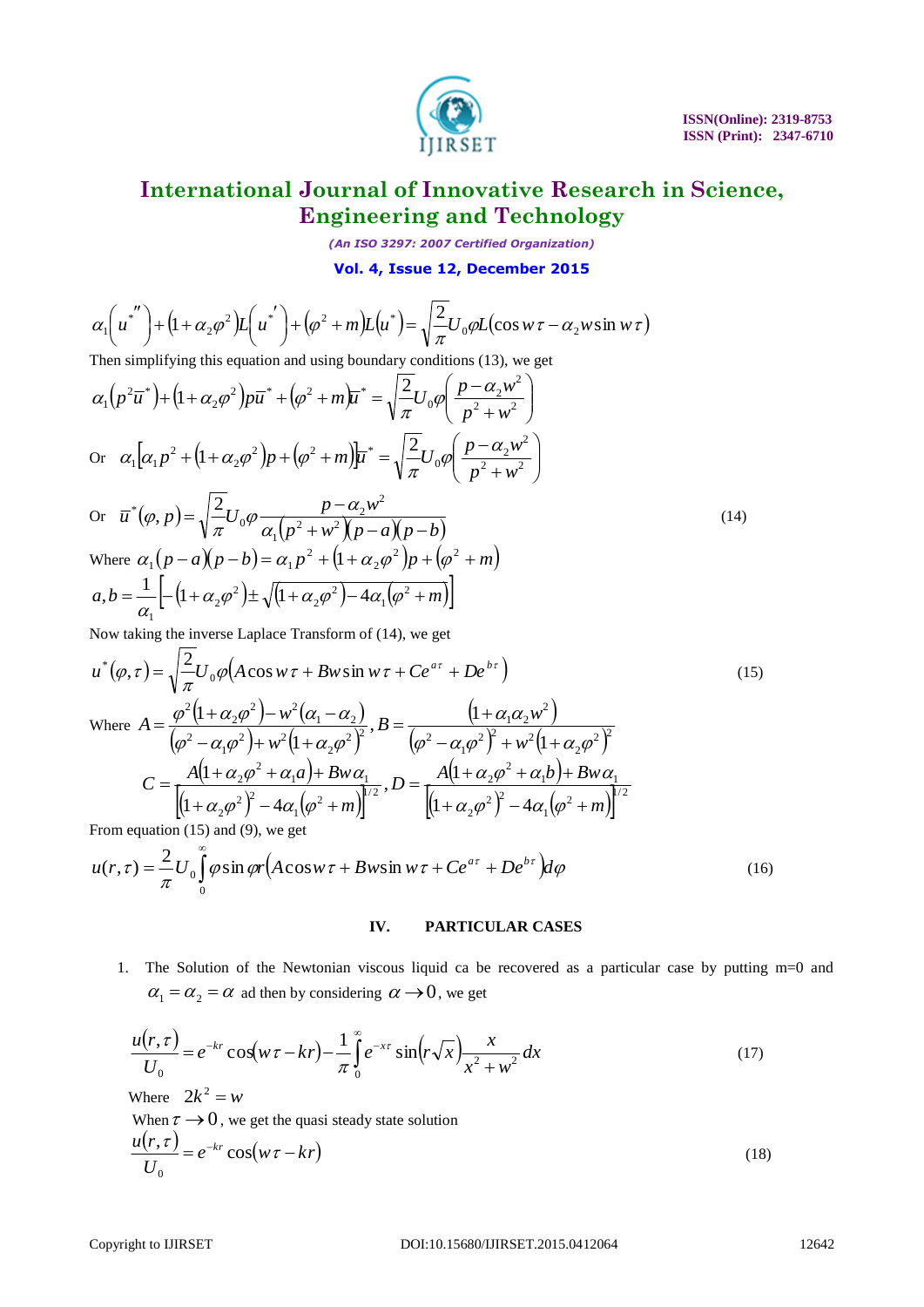

*(An ISO 3297: 2007 Certified Organization)*

### **Vol. 4, Issue 12, December 2015**

2. The case of impulsively started plane wall can also be recovered as a particular case when  $w = 0$ 

### **V. CONCLUSION**

The problem of the flow of a conducting non-Newtonian liquid near a plane wall which starts performing harmonic oscillation from rest in the presence of a transverse magnetic field of uniform strength has been solved by using integral transform method. Solutions have been obtained for velocity field and the following conclusions have been drawn.

- 1. From Figure-1it is observed that the velocity in a thin liquid layer near the plate increases with the time  $\tau$ . Beyond this liquid layer near the plate, the velocity decreases as  $\tau$  increases. Finally, the velocity increases with the time.
- 2. Also figure-1 shows the effect of magnetic number M on the velocity field for  $w\tau = \frac{4}{6}$  $w\tau = \frac{\pi}{6}$  and

 $\alpha_1 - \alpha_2 = 0.05$ . It is observed that magnetic number M decreases the velocity at any point. When the plate just starts oscillating, i.e. for small values of time, the effect of the magnetic number M is much appreciable.

3. Figure-2 depicts the effect of  $W\tau$  which may be taken as the frequency of oscillation of the plate on the velocity at any point for  $\tau = 0.1, \alpha_1 - \alpha_2 = 0.05, M = 1.0$ . We observe the following

In a thin liquid layer near the plate as  $w\tau$  increases, the velocity decreases. But an opposite effect is observed in a liquid layer beyond this. At the final stage, the velocity decreases as  $w\tau$  increases. It is interesting to note that the curve for velocity intersect at two points.

4. Figure-3 shows the effect of M on the velocity field for  $w\tau = \frac{\pi}{2}$ ,  $\tau = 0.1$ 6  $w\tau = \frac{\pi}{6}$ ,  $\tau = 0.1$  and  $\alpha_1 - \alpha_2 = 0.05$ . It is seen

that the velocity field is affected considerably by M.

Figure-1 shows that the velocity in a thin liquid layer near the plate increases with the time  $\tau$ . Beyond this liquid layer near the plate, the velocity decreases as  $\tau$  increases. Finally, the velocity increases with the time. Also figure-1 shows

the effect of magnetic number M on the velocity field for  $w\tau = \frac{6}{6}$  $w\tau = \frac{\pi}{6}$  and  $\alpha_1 - \alpha_2 = 0.05$ . It is observed that magnetic

number M decreases the velocity at any point. When the plate just starts oscillating, i.e. for small values of time, the effect of the magnetic number M is much appreciable.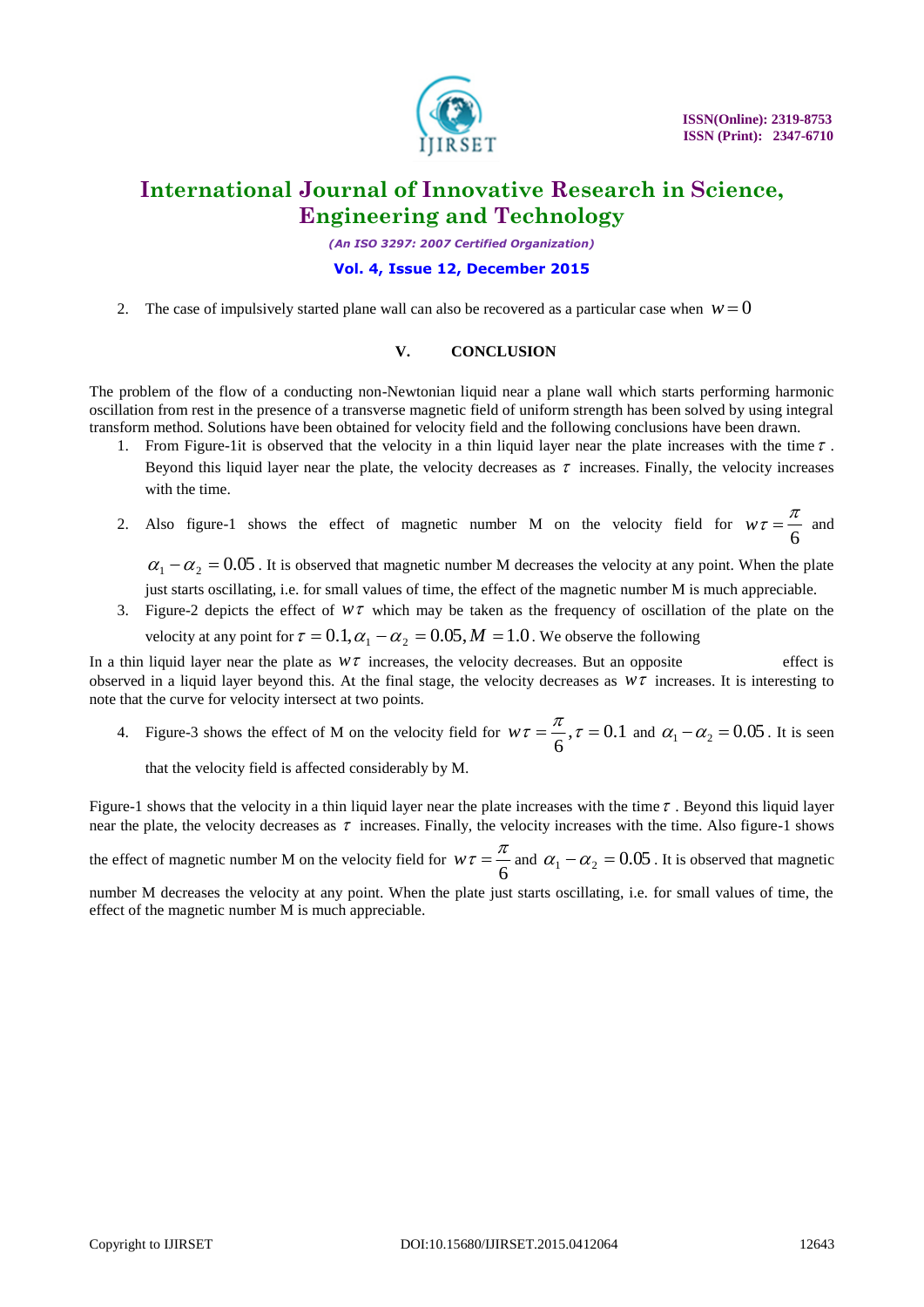

*(An ISO 3297: 2007 Certified Organization)* **Vol. 4, Issue 12, December 2015**



Figure-2 depicts the effect of  $w\tau$  which may be taken as the frequency of oscillation of the plate on the velocity at any point for  $\tau = 0.1, \alpha_1 - \alpha_2 = 0.05, M = 1.0$ . We observe the followingIn a thin liquid layer near the plate as  $w\tau$ increases, the velocity decreases. But an opposite effect is observed in a liquid layer beyond this. At the final stage, the velocity decreases as  $w\tau$  increases. It is interesting to note that the curve for velocity intersect at two points.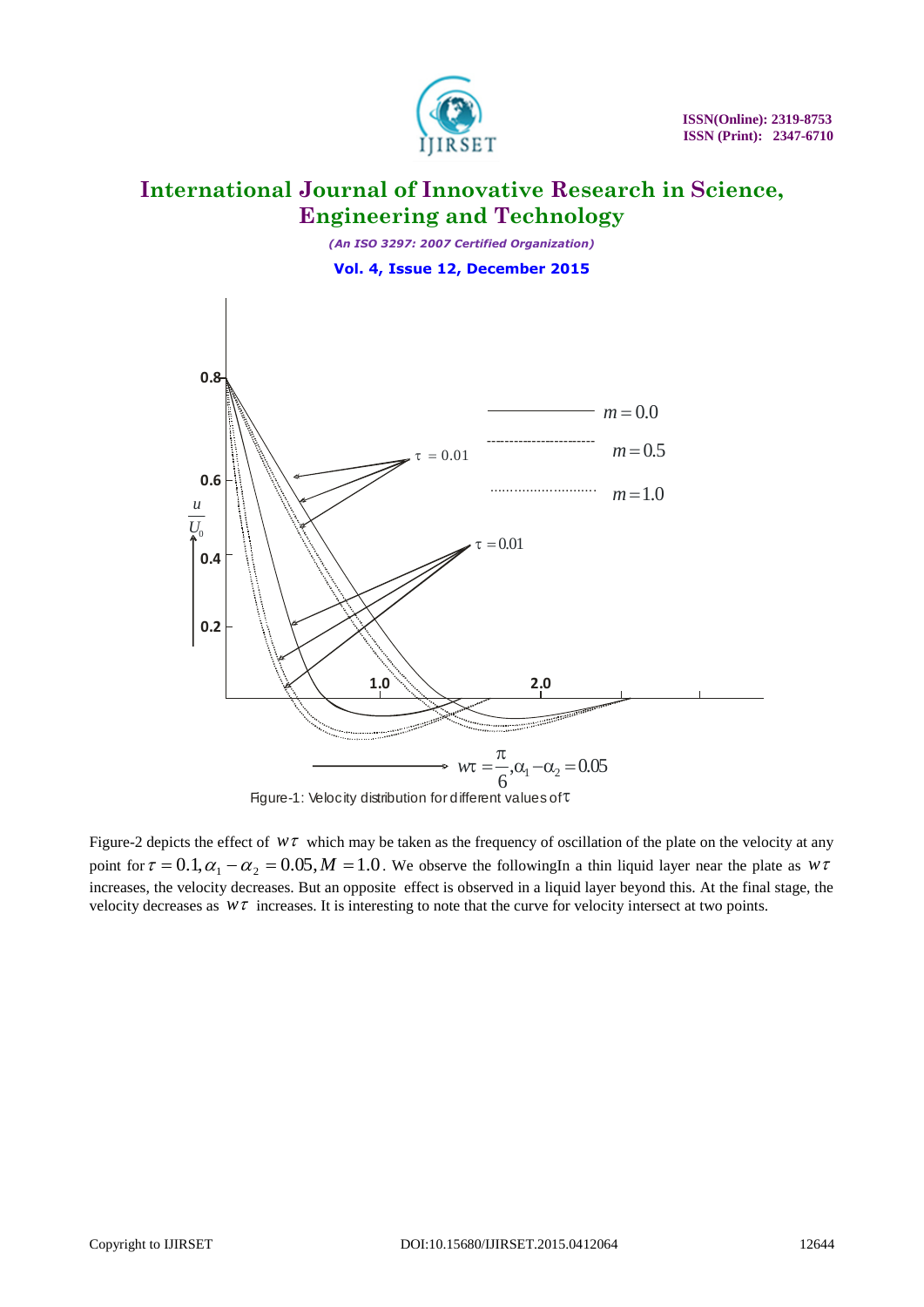

*(An ISO 3297: 2007 Certified Organization)* **Vol. 4, Issue 12, December 2015**



Figure-2:Velocity distribution for different values of *w*

Figure-3 shows the effect of M on the velocity field for  $w\tau = \frac{\pi}{2}, \tau = 0.1$ 6  $w\tau = \frac{\pi}{6}$ ,  $\tau = 0.1$  and  $\alpha_1 - \alpha_2 = 0.05$ . It is seen that the velocity field is affected considerably by M.